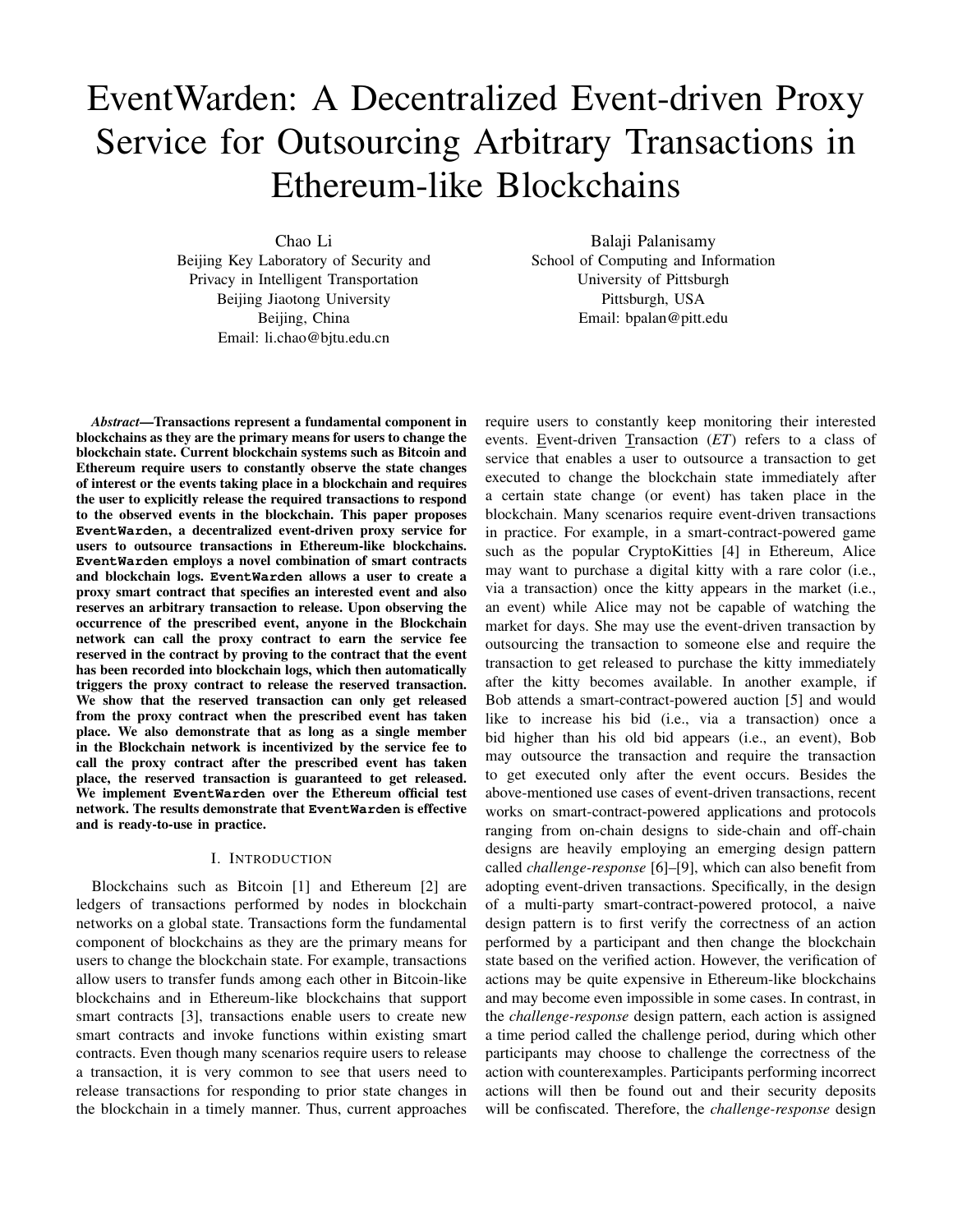pattern incentivizes all participants to stay honest, which significantly reduces the cost of implementing a protocol. It is easy to see that the timely responses for challenging incorrect actions are vital to such designs, otherwise the designs become insecure. Event-driven transactions can thus facilitate the emerging *challenge-response* design pattern by outsourcing transactions for challenging events such as disputes or suspicious actions.

Most of the current implementations (e.g., BlueOrion [10] and Oraclize [11]) of event-driven transactions (*ET*) are heavily centralized. These services require the users to entirely trust the centralized servers and their security properties are solely limited to a single point of trust. More importantly, even in scenarios when the service providers are considered trustworthy, the services are still prone to unpredictable security breaches or insider attacks that are beyond the control of the service providers [12], [13]. On the other hand, the emergence of Blockchain technologies such as Ethereum [2] and smart contracts [3] provides significant potential for new security designs that support a decentralized implementation of *ET* to overcome the single point of trust issues associated with centralized approaches. Recently, a few works [7], [14]–[18] have focused on such decentralized designs in Ethereum. Nevertheless, their designs only support a certain type of event (e.g., reach of deadlines, disputes in state channels) or a single type of transaction in Ethereum (i.e., function invocation transaction).

In this paper, we propose EventWarden, a decentralized event-driven proxy service for users to outsource any type of transaction in Ethereum-like blockchains. EventWarden employs a novel combination of smart contracts and blockchain logs. EventWarden allows a user to create a proxy smart contract that specifies an interested event and also reserves an arbitrary transaction to release. Upon observing the occurrence of the prescribed event, anyone in the Blockchain network can call the proxy contract to earn the service fee reserved in the contract by proving to the contract that the event has been recorded into blockchain logs, which then automatically triggers the proxy contract to release the reserved transaction. We show that the reserved transaction can only get released from the proxy contract when the prescribed event has taken place. We also demonstrate that as long as a single member in the Blockchain network is incentivized by the service fee to call the proxy contract after the prescribed event has taken place, the reserved transaction is guaranteed to get released.

In summary, this paper makes the following key contributions:

- To the best of our knowledge, EventWarden is the *first* decentralized proxy service designed for the general use of event-driven transactions in Ethereum-like blockchains.
- After the service has been set up, EventWarden completely isolates the service execution from the state of users, without requiring any assistance from the user side.
- We emphasize that EventWarden is a general approach that supports *all* types of transaction in Ethereum, including

fund transfer transaction, contract creation transaction and function invocation transaction.

- EventWarden also supports *all* types of events in Ethereum as long as the corresponding smart contracts write events into the blockchain logs.
- We implement EventWarden over the Ethereum official test network. The results demonstrate that EventWarden is effective and is straight-forward to be used in practice.

The rest of this paper is organized as follows: We discuss related work in Section II and introduce preliminaries in Section III. In Section IV, we propose the architecture designed for EventWarden. Then, in Section V, we propose the protocol designed for EventWarden. We present the security analysis of EventWarden in Section VI and the implementation and evaluation of EventWarden in Section VII. Finally, we conclude in Section VIII.

## II. RELATED WORK

In this section, we briefly review related studies and discuss relevant techniques, which can be roughly divided into four categories.

## *A. Native mechanisms*

Bitcoin was designed with a native mechanism named *Timelocks* [19]. Each transaction in Bitcoin can be set with a *nLocktime* and the transaction can only be accepted by the network after the time point indicated by *nLocktime*. Besides, each Bitcoin transaction may involve one or multiple Unspent Transaction Outputs (UTXOs) and each UTXO may include an UTXO-level timelock named *Check Lock Time Verify* (CLTV) that makes the UTXO available only after the specified time point. We consider this *Timelocks* mechanism a good way to schedule fund transfer transactions and events relative to time, but it is difficult to be generalized to support other types of transaction in Ethereum-like blockchains beyond Bitcoin or other types of events.

## *B. Client-side tools*

There are many tools at the client side that can achieve event-driven transactions. For example, *parity* [20], a popular Ethereum client, allows its users to prescribe a time point that they would like a transaction to be sent into the Ethereum network by the client. However, since the scheduled transaction is locally stored at users' machines before the prescribed time point, the usage of such tools demands users' machines to keep connecting with the blockchain network, which fails to isolate the service execution with the state of users.

# *C. Centralized services*

Oraclize [11] is a blockchain oracle service that takes the role of a trusted third party (TTP) to execute a pre-scheduled transaction on behalf of a user at a future time point. Similarly, BlueOrion [10] enables date related payments on the Stellar Ecosystem [21], an Ethereum-like blockchain. The limitations of these centralized services include both a single point of trust and a single point of control.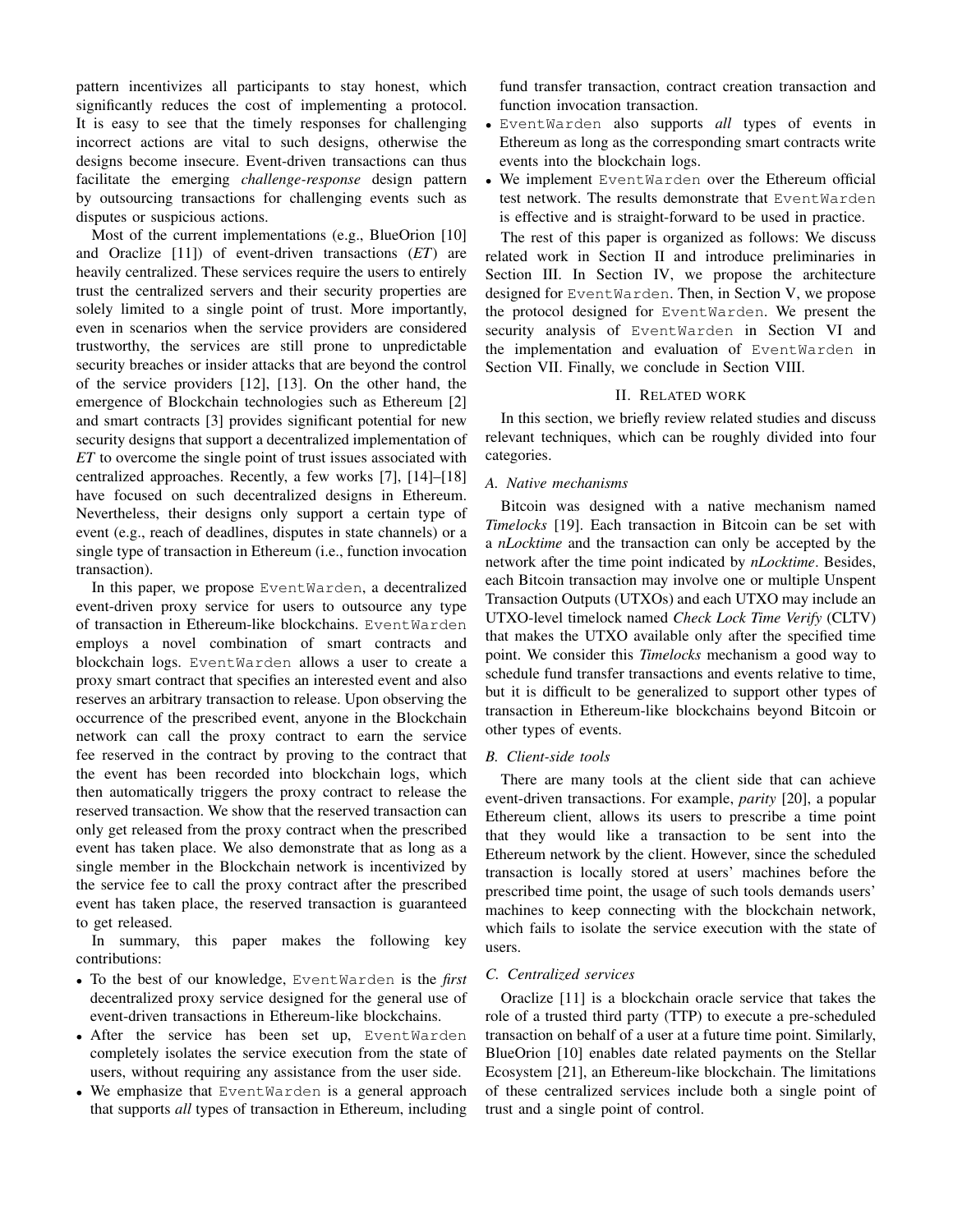## *D. Decentralized services*

A recent project called *Ethereum Alarm Clock* [14] allows a user to deploy a request contract to the Ethereum network with a future time-frame as well as a reward and if any account is interested in the reward, the account can invoke the request contract during the prescribed time-frame to earn the reward by making the function invocation transaction maintained by the request contract get executed. However, this scheme supports only a single type of transaction and a single type of event, namely the arrival of prescribed time-frame. A more recent work [16] further employs threshold secret sharing [22] to offer privacy protection for scheduling function invocation transactions that involve sensitive arguments (e.g., bid, vote). Nevertheless, similar to *Ethereum Alarm Clock*, this work only supports function invocation transaction and events relative to time. Another recent work named PISA [7] enables parties in state channels to delegate to a third party, called the custodian, to cancel execution forks on their behalf. However, this work only supports events relative to state channels.

In summary, our work in this paper tackles the key limitations of the state-of-the-art decentralized approaches using smart contracts [7], [14], [16]. That is, by leveraging proxy contracts and blockchain logs, our scheme supports *all* types of transaction (fund transfer, function invocation and contract creation) in Ethereum, as well as *all* types of events in Ethereum as long as the corresponding smart contracts write events into the blockchain logs. To the best of our knowledge, EventWarden is the *first* decentralized proxy service designed for the general use of event-driven transactions in Ethereum-like blockchains.

## III. PRELIMINARIES

In this section, we discuss the preliminaries about smart contracts and Ethereum. While we discuss smart contracts in the context of Ethereum [3], we note that our solutions are also applicable to a wide range of other Ethereum-like blockchains.

## *A. Account types*

There are two types of accounts in Ethereum, namely External Owned Accounts (EOAs) and Contract Accounts (CAs). To interact with the Ethereum blockchain, a user needs to own an EOA by locally creating a pair of keys. Specifically, the public key  $pk_{EOA}$  can generate a 20-byte address  $addr(EOA)$  to uniquely identify the EOA and the private key  $s k_{EOA}$  can be used by the user to sign transactions or other types of data. Then, any user can create a smart contract by sending out a contract creation transaction from a controlled EOA. The 20-byte address  $addr(CA)$  of the created smart contract is generated in a deterministic and predictable way and becomes the unique identity of the contract account.

#### *B. Transactions and messages*

The state of Ethereum blockchain can only be changed by the external world (i.e., EOAs) using transactions. A transaction is a serialized binary message sent from an EOA that contains the following key elements:

- *recipient*: the recipient account address;
- *value*: the amount of ether<sup>1</sup> to send to the recipient;
- *data*: the binary data payload;

Depending on the type of *recipient*, transactions can be divided into three categories.

Fund transfer transaction: A transaction with an EOA as *recipient* and a non-empty *value* is a fund transfer transaction, which is used to transfer an amount of ether from the EOA creating the transaction to the *recipient* EOA.

Function invocation transaction: When a transaction involves an CA as *recipient* as well as a non-empty *data*, it is usually a function invocation transaction for calling a function within an existing smart contract.

Contract creation transaction: In Ethereum, there is a special type of transaction for creating new smart contracts. Such a transaction, usually called a contract creation transaction, carries a special *recipient* address 0x0, an empty *value* and a non-empty *data* payload. A smart contract (or contract) in Ethereum is a piece of program created using a high-level contract-oriented programming language such as *Solidity* [23]. After compiling into a low-level bytecode language called Ethereum Virtual Machine (EVM) code, the created contract is filled into a contract creation transaction as the *data* payload.

To make the transaction get executed to change the state of Ethereum blockchain, the transaction should be broadcasted to the entire Ethereum network formed by tens of thousands of miner nodes. Following the Proof-of-Work (PoW) consensus protocol [1], all the miners in Ethereum competitively solve a blockchain puzzle and the winner packages the received transactions into a block and appends the new block to the end of Ethereum blockchain. From then on, it is hard to tamper with the blockchain state updated by the transaction (i.e., transferred fund, executed function or created contract) as each miner maintains a copy of the new block and is aware of changes made by transactions within the new block and an adversary has to falsify majority of these copies in order to change the network consensus about the glocal state.

There is another important concept in Ethereum that is highly relevant to transactions (or *tx*), namely the messages (or *msg*). In Ethereum, smart contracts can be programmed in a way that enables EVM-level opcodes for system operations, such as CREATE and CALL, through which contracts are able to perform advanced operations such as creating new contracts or calling other contracts by sending out messages to change the blockchain state. It is worth noting that CAs are not able to change the blockchain state by themselves. Instead, any message creation at a CA must be triggered by a transaction sent from EOAs or another message created at other CAs, which is also triggered by EOAs from the root. This property offers two approaches to update the state of a smart contract (say, CA1) in Ethereum: (1) send a function invocation transaction  $(tx)$  to CA1, which directly updates the state of CA1; (2) send a  $tx$  to another contract CA2, where the  $tx$  triggers CA2 to send a message  $msg$  to CA1 and update

<sup>&</sup>lt;sup>1</sup> The native cryptocurrency in Ethereum, denoted by  $\Xi$ .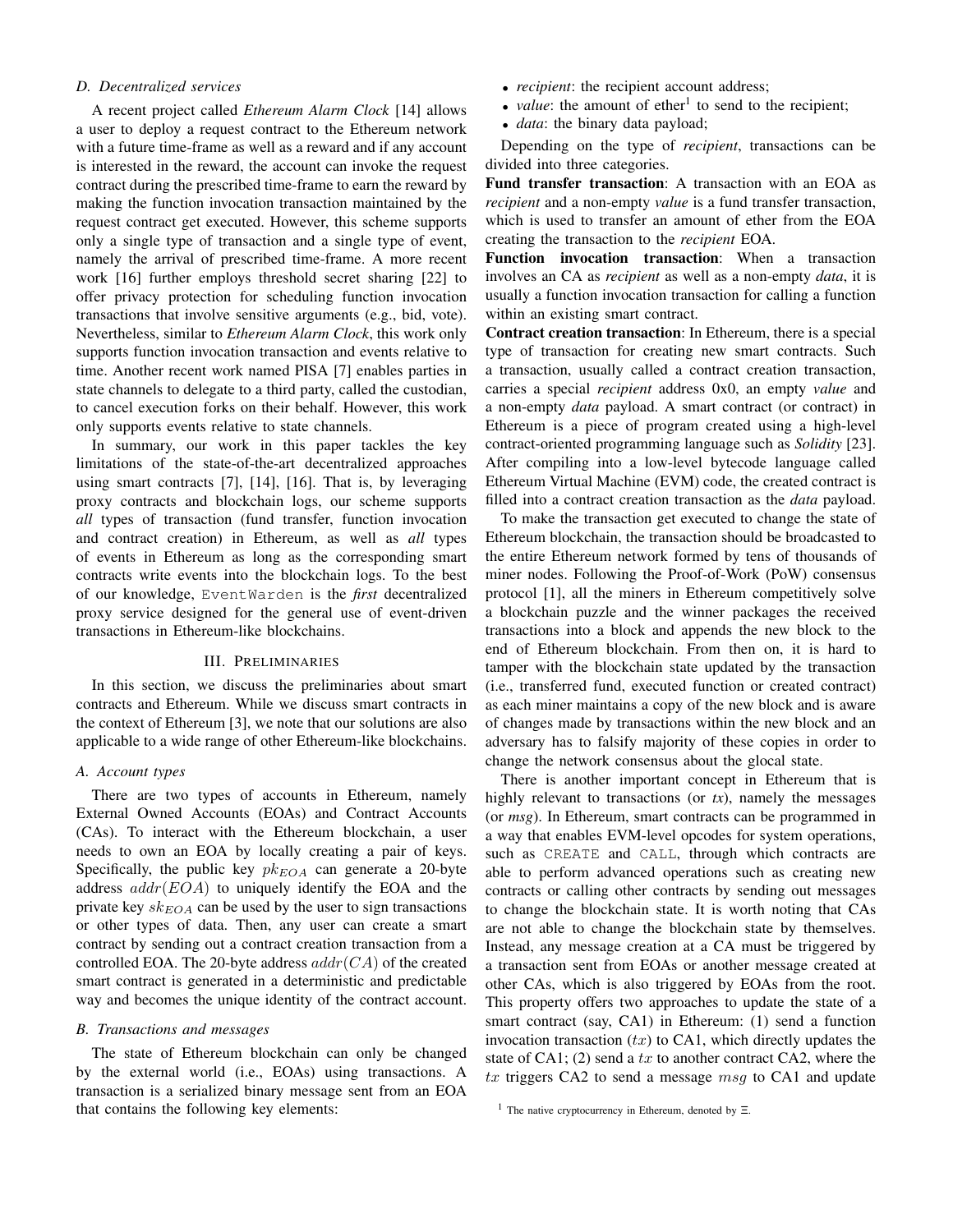| notation                                              | description                             |  |
|-------------------------------------------------------|-----------------------------------------|--|
|                                                       | a user of Event-driven Transaction (ET) |  |
| E                                                     | an executor in ET                       |  |
| $\overline{C}$                                        | a smart contract                        |  |
| $\begin{array}{c} C.fun() \\ \Rightarrow \end{array}$ | function $fun()$ within contract $C$    |  |
|                                                       | invoke a function within a contract     |  |
| $addr(*)$                                             | an address of an EOA or a CA            |  |

TABLE I: Summary of notations.

the state of CA1. In fact, our study found that the second approach supports not only function invocation transactions, but also the other two types of transactions in Ethereum.

## *C. Gas system*

In order to either deploy a new contract or call a deployed contract in Ethereum, one needs to spend Gas. Based on the complexity of the contract or that of the called function, an amount of ether needs to be spent in order to purchase an amount of Gas, which is then paid to the miner that creates the new block.

#### *D. Events and logs*

Events are inheritable members of smart contracts and are used for emphasizing the effect of each transaction [3]. When an event is called along with a function invocation transaction, the LOG opcodes in Ethereum virtual machine store the event in the transaction's log, as a part of the transaction receipt. These logs are associated with the address of the contract and will be incorporated into the blockchain and stay there as long as a block is accessible. Meanwhile, each block maintains a Merkle Patricia tree for receipts of all transactions within the block and the root of this tree, denoted as the *receiptsRoot*, is stored in the block header. Therefore, a contract similar to CryptoKitties [4] may be designed in a way such that each function invocation transaction for releasing a kitty to the market notifies the appearance of the kitty with an event describing the properties of the kitty (e.g.,  $event(kitty\_color)$ ). Similarly, an auction contract may employ events to notify the update of the highest bid (e.g.,  $event(updated))$ . With events, users are capable of tracking the state changes of interested smart contracts in a very efficient way. Moreover, the facts that events are recorded in transaction receipts as logs and the Merkle root of transaction receipts are written into block header imply that the existence of events is provable using *receiptsRoot* and the reliability of the Merkle proof is endorsed by the reliability of blockchain. Motivated by these findings, we employ events and logs in the design of EventWarden.

In the next two sections, we present the architecture and protocol designed for EventWarden, respectively. We summarize the notations that will be used in this section and in the rest of this paper in TABLE I.

## IV. EVENTWARDEN: ARCHITECTURE

In this section, we first present the key components of the architecture for event-driven transactions. We then present a naive user-driven architecture and finally introduce the proxy-contract-driven architecture designed for EventWarden.

## *A. The four key components*

An architecture for event-driven transaction (*ET*) includes four key components. First, it requires a storage place for maintaining the elements of a scheduled transaction, including *recipient*, *value* and *data* presented in Section III-B. Second, it requires an amount of ether not less than the amount indicated by the *value* element, which is guaranteed to be available when the event occurs. Third, it requires an EOA to execute the broadcasting of scheduled transaction after the event to change the blockchain state as expected. Finally, it requires the logic to indicate the occurrence of the event. We summarize the four components as *et-data*, *et-ether*, *et-executor* and *et-logic*.

Next, we present two different architectures for *ET* and discuss how they handle the four key components, respectively. We start by introducing the user-driven architecture shown in Fig. 1.(a), where *ET* is simply performed by a user who needs to handle all these components by herself and also needs to keep connecting with the blockchain network. We then introduce the proxy-contract-driven architecture in Fig. 1.(b), where a proxy contract is employed to manage *et-data*, *et-ether* and *et-logic* and an EOA is recruited to take the role of *et-executor* so that the user is totally relieved from all the burdens of handling components and keeping on-line.

## *B. The user-driven architecture*

As introduced in Section III-B, a straight-forward approach of implementing event-driven transactions would be to ask the user to store the elements of the scheduled transaction at her local machine and make the transaction get broadcasted via a client-side tool such as *parity* [20] once an event occurs. In this scenario, user stores *et-data* at a local machine (i.e., a PC) with the local programs handling *et-logic* and employs a controlled EOA to both provide *et-ether* and serve as *et-executor*. Then, upon finding an occurrence of the prescribed event, the client-side tool pushes the scheduled transaction into the blockchain network from the local machine and the amount of ether indicated by the *value* element is transferred from the controlled EOA to the address indicated by the *recipient* element. In summary, this user-driven architecture is easy to be implemented. However, even though this approach allows a user to be physically absent during the occurrence of events, it still demands the local machine that maintains *et-data* to be connected with the blockchain network, which makes user-driven architecture hard to be adopted as a general approach that can isolates the service execution completely from the user side after the service has been set up.

#### *C. The proxy-contract-driven architecture*

To isolate the service execution from the user side, all the four components need to be migrated from the user. A naive way of realizing this goal would be to ask the user to outsource all the components to an EOA recruited from the Ethereum network so that the recruited EOA would be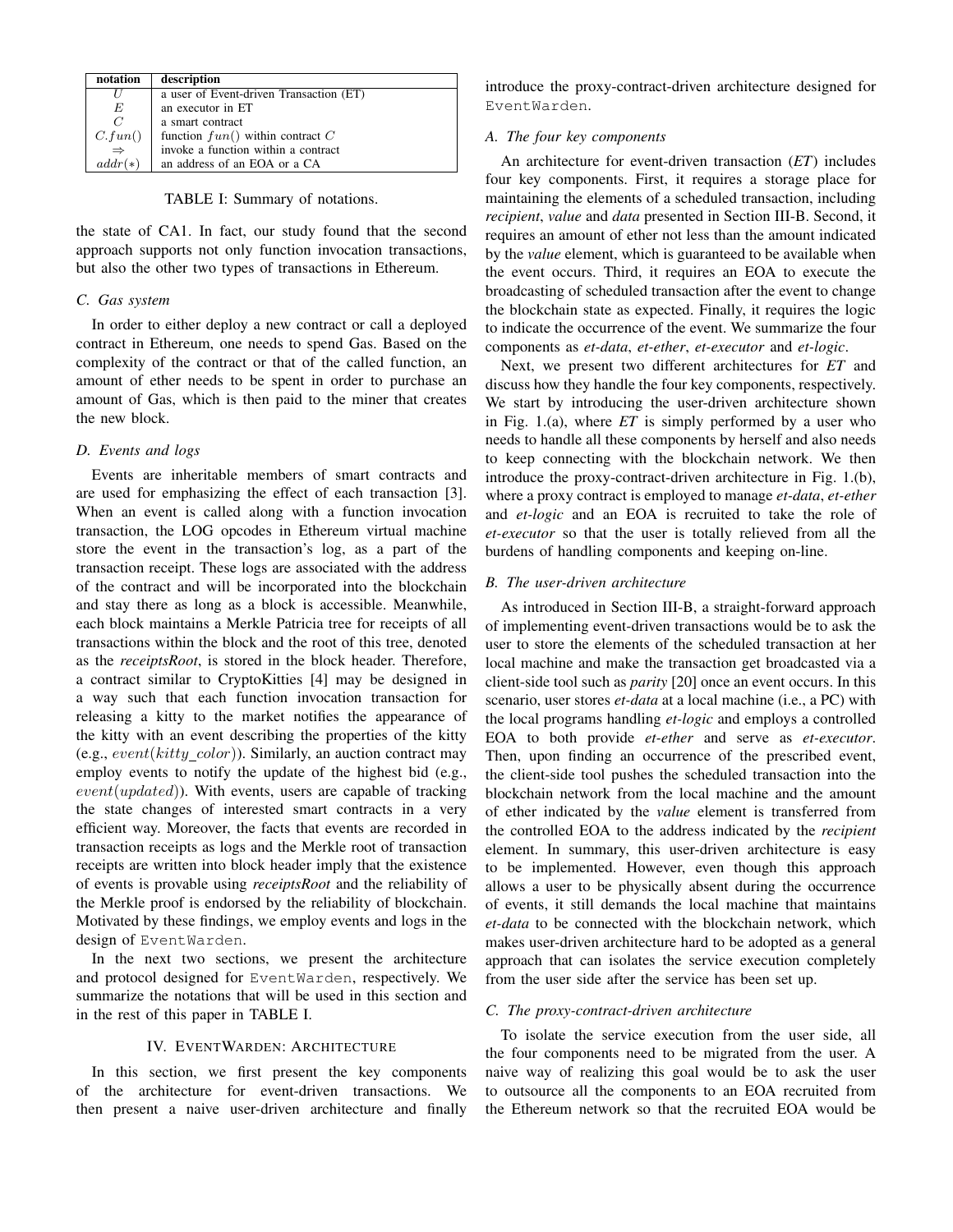

Fig. 1: The architectures for Event-driven Transaction. (a) the user-driven architecture (b) the proxy-contract-driven architecture.

able to complete *ET* on behalf of the user. However, there are three severe consequences that are likely to occur: (1) the recruited EOA may falsify *et-data*; (2) the recruited EOA may embezzle received *et-ether*; (3) the recruited EOA may violate the indication of *et-logic*. All these undesirable execution results can hardly be prevented in this naive approach. Hence, a natural question is that, can we design an architecture for *ET* that offers all-or-nothing execution results? That is, we would like either the scheduled transaction to be correctly executed along with the occurrence of the prescribed event, or the scheduled transaction to be never executed and the *et-ether* to be transferred back to the user. To achieve this goal, we recognize that *et-data*, *et-ether* and *et-logic* need to be handled by a trusted party and executed in a deterministic manner, so we design a proxy smart contract  $(C_{\text{proxy}})$  that can act on behalf of a user to manage the three components in a decentralized, trustworthy and deterministic way.

| Algorithm 1: Proxy contract logic |                                                                        |  |  |  |  |  |
|-----------------------------------|------------------------------------------------------------------------|--|--|--|--|--|
|                                   | $Input: blockNum, blockData, MerkleProof, et-event,$                   |  |  |  |  |  |
|                                   | $et\text{-}data, et\text{-}ether.$                                     |  |  |  |  |  |
|                                   | <b>Output:</b> msq.                                                    |  |  |  |  |  |
|                                   | $1 \text{ } receivesRoot \leftarrow verifyBlock(blockNum, blockData);$ |  |  |  |  |  |
|                                   | $\alpha$ receipt $\leftarrow verifyProof(receiptsRoot, MerkleProof);$  |  |  |  |  |  |
|                                   | $\sigma$ result $\leftarrow verifylog(receipt, et-event);$             |  |  |  |  |  |
|                                   | 4 if $result == TRUE$ then                                             |  |  |  |  |  |
|                                   | $5 \mid msgRelease (et-data, et-ether);$                               |  |  |  |  |  |
|                                   | end                                                                    |  |  |  |  |  |

As illustrated in Algorithm 1, with the proxy contract, *ET* can get completed in two steps:

• *Event verify*: Immediately after the event occurs, any EOA in Ethereum is capable of calling the proxy contract  $C_{proxy}$  with a function invocation transaction taking three arguments, namely the number of block carrying the event as log inside a transaction receipt  $(blockNum)$ , the data of that block (blockData) and the Merkle proof for proving the existence of the receipt  $(MerkleProof)$ . With these arguments, the proxy contract is capable of first verifying the correctness of blockData according to blockNum and fetching the receiptsRoot from blockData (line 1), then verifying the existence of the declared *receipt* using MerkleProof and receiptsRoot (line 2) and finally verifying the existence of the declared log and checking whether the log is equivalent to the event prescribed by user, namely *et-event* (line 3).

• *Message release*: In case that the log correctly indicates the occurrence of the prescribed event, the proxy contract releases the reserved transaction by sending out a message using *et-data* and *et-ether*.

The proxy-contract-driven architecture can effectively prevent the three undesirable consequences: (1) the data recorded in  $C_{proxy}$ , namely *et-data*, can only get compromised by attacking the Ethereum blockchain; (2) the amount of ether in  $C_{prox}$ , namely *et-ether*, is only allowed to be either transferred to the address of *recipient* or to the user using a native *selfdestruct* function, so no one would be able to embezzle *et-ether*; (3) the correctness of implementation of *et-logic* is provable, which we leave to Section VI to present in detail. Next, we present the protocol designed for EventWarden.

## V. EVENTWARDEN: PROTOCOL

In this section, we start by describing the event-driven transaction (ET) as a two-phase process in the context of the proposed proxy-contract-driven architecture. We then present the protocol designed for EventWarden. Throughout Section V, we assume that the user is scheduling a function invocation transaction to call a function within a target smart contract denoted as  $C_{target}$ . While we present the protocols in the context of a single type of transaction, we note that our protocols are also applicable to the other two types.

# *A. ET as a two-phase process*

We describe the *ET* problem as a two-phase process in the context of the proposed proxy-contract-driven architecture:

• *ET.schedule*: The user U creates a proxy contract  $C_{\text{prox}}$ with a balance (if needed) and sends her service request to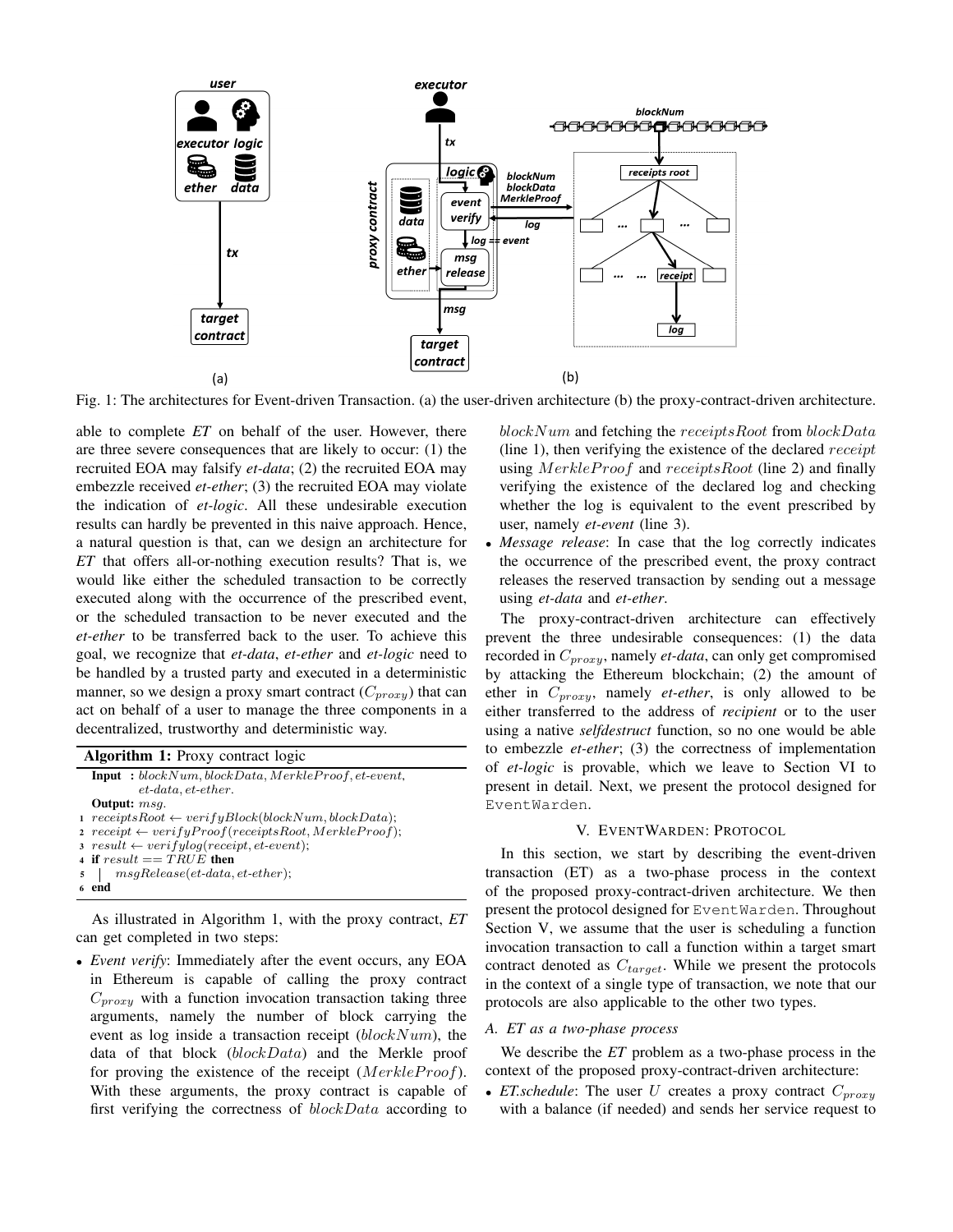

Fig. 2: Protocol sketch

a service hub contract  $C_{hub}$ , which notifies the  $C_{proxy}$  to potential executors Es.

• *ET.execute*: Upon detecting the occurrence of the event specified in  $C_{proxy}$ , executor E can invoke  $C_{proxy}$  with a function invocation transaction to trigger the release of the reserved transaction in the form of a message.

#### *B. The protocol*

We now present the protocol in detail. We sketch the protocol in Fig. 2 and present the formal description in Fig. 3. Concretely, the protocol employs a service hub contract  $(C_{hub})$ to manage all ET service requests, so executors only need to track events released from  $C_{hub}$  to get notified about new  $ET$ service requests. We next describe the two-phase process in detail.

*ET.schedule*: User  $U$  first deploys a proxy contract  $C_{proxy}$ . User  $U$  then needs to send an amount of ether via function *charge*() to  $C_{proxy}$ . The amount of ether received by  $C_{proxy}$ should be the sum of service fee for paying the executor and *et-ether* (if not empty). After that, user U sets up a new *ET* service with  $C_{hub}$  via function  $newService()$  and specifies the service details, namely the address (i.e.,  $addr(*)$ ) of the proxy contract  $C_{proxy}$ . Upon getting notified by  $C_{hub}$  about this new service request, executors  $Es$  can start monitoring the occurrence of the event specified in the corresponding  $C_{prox}$ . *ET.execute*: Upon detecting the occurrence of the event specified in  $C_{proxy}$ , any executor E is capable of constructing  $blockNum, blockData$  and  $MerkleProof$  locally and call function event Verify() inside  $C_{\text{proxy}}$  with a function invocation transaction. Upon getting invoked, function  $eventVerify()$  follows Algorithm 1 to verify the occurrence of the specified event. Function  $eventVerify()$  then call a private  $msgRelease()$  function to release the prescribed message and then transfer the service fee to the executor.

## VI. SECURITY ANALYSIS

In this section, we present the security analysis for the proposed EventWarden.

Lemma 1. *The reserved transaction can only get released from the proxy contract when the prescribed event has taken place.*

## ET.schedule:

- 1. User  $U$  deploys a proxy contract  $C_{proxy}$ .
- 2. User  $U \Rightarrow C_{proxy}$ : charge(ether).
- 3. User  $U \Rightarrow C_{hub}$ : new Service (addr( $C_{proxy}$ )).

#### ET.execute:

4. Any executor  $E \Rightarrow C_{proxy}.eventVerify (blockNum,$  $blockData, Merkle Proof).$ 

# Fig. 3: Formal protocol

*Proof.* As illustrated in Algorithm 1, upon getting invoked by a function invocation transaction, the logic inside the proxy contract, namely the  $eventVerify()$  function would verify the occurrence of the prescribed event before releasing the reserved transaction. Concretely, verifying the occurrence of the prescribed event is equivalent to verifying the existence of the log for storing the event in the blockchain. As presented in Section III-D, the reliability of the verification is endorsed by the reliability of blockchain. Together, as long as we could trust the blockchain, we could also trust the correctness of the verification done in the proxy contract. П

Lemma 2. *As long as a single member in Ethereum is incentivized by the service fee to call the proxy contract after the prescribed event has taken place, the reserved transaction is guaranteed to get released.*

*Proof.* As we have discussed in Section IV-C, the proposed proxy-contract-driven architecture isolates *et-executor* from *et-data*, *et-ether* and *et-logic*. Concretely, EventWarden outlines no eligibility requirements for becoming executors. Any EOA in Ethereum are eligible for providing services for EventWarden. This is because that the vital components, namely *et-data*, *et-ether* and *et-logic* are maintained by the trustworthy proxy contract, so the need for verifying the qualification of executors is minimized. Thanks to this strategy, every member from the huge Ethereum community becomes a potential service provider for EventWarden and the solid underlying community could make EventWarden easier to get launched in practice. Moreover, anyone in Ethereum is capable of constructing  $blockNum, blockData$ and MerkleProof locally and calling the event  $Verify()$ function to complete the service, so the service is completely decentralized. This fact also facilitates the reliability of the service because it is impracticable for anyone to intercept all function invocation transactions sent by different EOAs from different places in the world for calling event  $Verify()$ .  $\Box$ 

#### VII. IMPLEMENTATION AND EVALUATION

In this section, we present the implementation and evaluation for EventWarden in detail.

#### *A. Implementation*

We programmed both the proxy contract and hub contract using the contract-oriented programming language *Solidity* [23] and we tested the contracts over the Ethereum official test network *Rinkeby* [24]. We employed the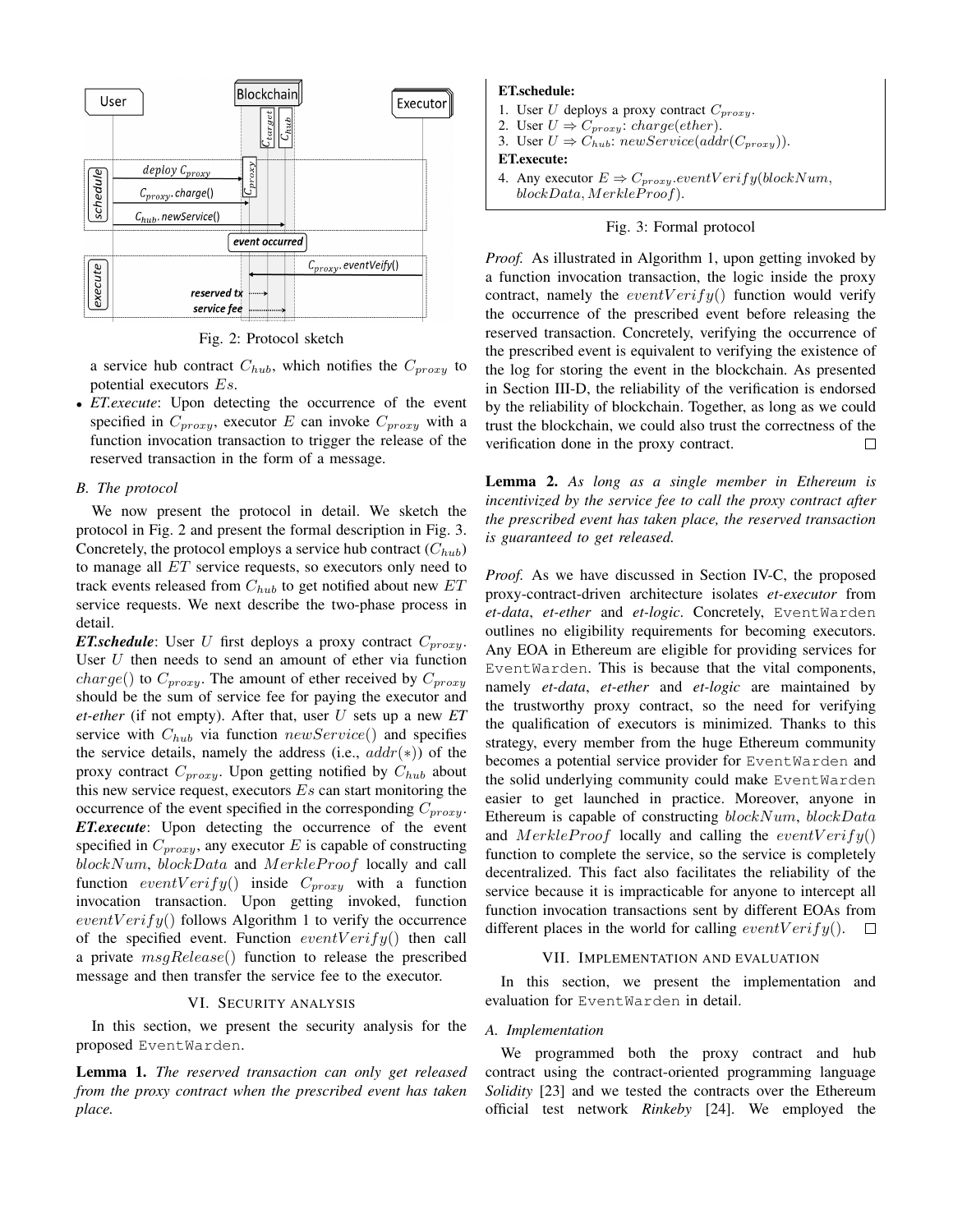

Function 1: The *eventVerify()* function

```
\frac{1}{2} contract C_proxy {
   2 | ...
  \begin{array}{ccc} 3 & \text{address payable} \\ 4 & \text{min} \\ 5 & \text{value} \end{array} = ...;
              \text{uint } \text{ value } =\begin{array}{c|c} 5 & \textbf{function} \textbf{ fundTransfer}() & \textbf{private} \end{array} {<br>
\begin{array}{c} \textbf{f} \textbf{unction} \textbf{. transfer} (\textbf{.value}); \end{array}\_recipient . 
  \tau\frac{8}{9}\begin{array}{c|c} 9 & \text{address} \\ 10 & \text{string} \end{array} function selector
\begin{array}{c|c} 10 & \text{string} \text{function} \text{=} \text{selection} = \dots; \\ 11 & \text{uint} \text{arg1}; \end{array}\begin{array}{c|c} 11 & \text{uint } \text{arg1}; \\ 12 & \text{uint } \text{arg2}: \end{array}12 ui n t a r g 2 ;
13 function function Invocation () private {<br>14 function call (abi.encode With Signatu
\begin{array}{c|c} 14 & -{\text{recipient.call(abi.encodeWithSignature}} \\ 15 & {\text{function} selector. arg1. arg2)}) : \end{array}_function_selector, _arg1, _arg2));
16 }
\frac{17}{18}\begin{array}{c|c} 18 & \text{bytes} \quad \text{bytecode} = \dots; \\ 19 & \text{function} \quad \text{contractCreate} \end{array}19<br>
19 function contractCreation () private {<br>
20<br>
19 bytes memory _bc = _bytecode;<br>
22<br>
23 deployedAddr := create (0, add(_b<br>
23
                   address _deployedAddr;
                   bytes memory \lfloor bc \rfloor = \lfloor byte code \rfloor;
                  \textbf{assembly} \{\text{\_}dephoyedAddr := \text{create}(0, \text{add}(\text{\_}bc, \text{0x20}), \text{mload}(\text{\_}bc)24 }
25 }
26
27 }
```
Function 2: The *msgRelease()* function

*solidity-rlp* library [25] for decoding data encoded with the Ethereum RLP (Recursive Length Prefix) rules [3] in smart contracts. Next, we present our detailed implementation for the two most challenging functions, namely *eventVerify()* and *msgRelease()*, respectively.

The implementation for function *eventVerify()* in the proxy contract  $C_{\text{prox}$  is shown as Function 1. The contract '*RLPReader.sol*' is imported (line 2,6-7) from the *solidity-rlp* library for decoding encoded data input to the *eventVerify()* function. The functions *verifyBlock()*, *verifyProof()* and *verifyLog()* specified in Algorithm 1 are implemented at line 15-20, line 21-34 and line 35-37 in Function 1, respectively. Specifically, *verifyBlock()* is implemented by first fetching the hash of block specified by the input  $blockNum$  from the blockchain and verifying that the input  $rlpBlockData$ has the same hash value (line 15-16), then decoding the input  $_{\text{r}}$   $\frac{1}{2}$  rlpBlockData as a list of components (line 17-18) and finally picking out the value for receiptsRoot from the list (line 19-20). After that, *verifyProof()* is implemented by first verifying the input  $rlpMerkleRoot$  and decoding  $rlpMerkleRoot$  to get the hashed value for the branch node on the path of Merkle proof, namely merkleBranch (line 21-25), then verifying the input  $_{\text{r}}$   $\mu$ *DMerkleBranch* and decoding it to get the hashed value for the leaf node  $merkleLeaf$  (line 26-30) and finally verifying the input  $_{\text{r}}$ *rlpMerkleLeaf* and decoding it to get the data for the declared transaction receipt  $rlpReceipt$  (line 31-34). In the third step, *verifyLog()* is implemented by decoding rlpReceipt to get the data for the declared log  $rlpLog$  (line 35-37). Finally, after verifying the equivalence between the log and the specified event (line 38),  $msqRelease()$  is invoked to release the reserved transaction (line 40) and the service fee is sent to the executor (line 41).

The function *msgRelease()* could be implemented as one of three functions shown in Function 2, which depends on the type of reserved transaction. Specifically, *msgRelease()* for releasing a reserved fund transfer transaction, a reserved function invocation transaction or a reserved contract creation transaction could be implemented as line 3-7, line 9-16 or line 18-25 in Function 2, respectively.

## *B. Evaluation*

Similar to recent work on blockchain-based platforms and protocols [26], [27], the key focus of our evaluation is on measuring gas consumption, namely the amount of transaction fees spent in the protocol. This is due to the fact that the execution complexity in Ethereum is measured via gas consumption. It is worth noting that, in Ethereum, the amount of gas that a single transaction may spend is bounded by a system parameter and hence, the time overhead of executing functions inside smart contracts is small, usually in the scale of hundreds of milliseconds.

In TABLE II, we list the key functions in the programmed smart contracts that interact with protocol participants during different phases of the protocol and the cost of these functions in both Gas and USD. The cost in USD was computed through